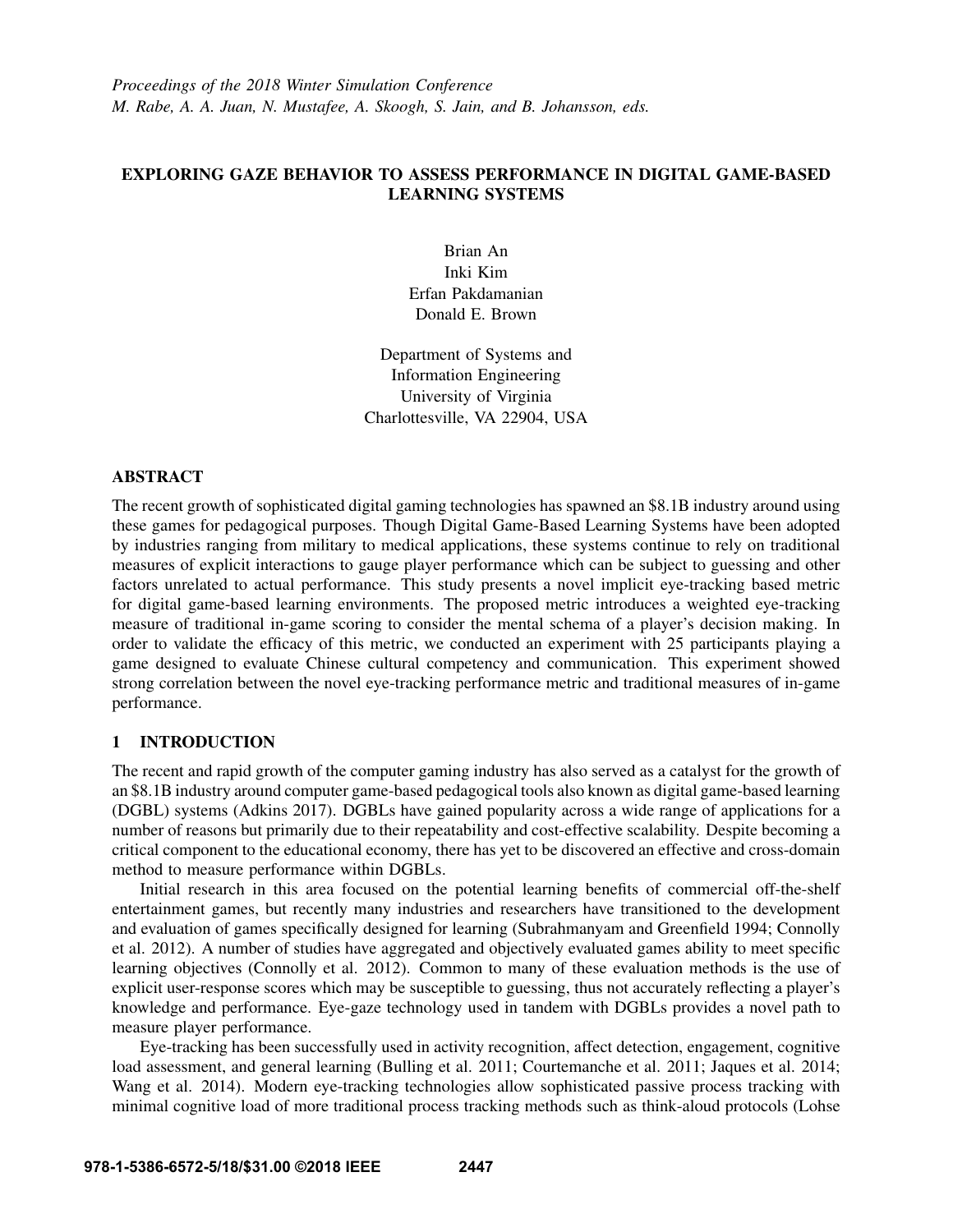and Johnson 1996). Presupposing the validity of the Eye-Mind assumption (Just and Carpenter 1980), the high frequency spatial and temporal information available through eye-tracking present an avenue by which one can infer both conscious and subconscious cognitive processes that would be too ephemeral for active process tracking methods. The general Eye-Mind assumption asserts that the object of fixation is the focus of attention and cognitive processing. Widespread research has supported the Eye-Mind assumption, though a number of studies have also presented situations where it was shown to be questionable or insufficient (Kiili et al. 2014) especially in situations when the visual scene is unrelated to the intended cognitive activity.

This study contributes to the growing body of research investigating the eye-tracking behaviors as they relate to performance within DGBLs. Specifically, we aim to determine whether a player's eye-tracking behavior correlates to their performance in order to substantiate a novel eye-tracking based method for evaluating player performance. During this study, we evaluate the eye-tracking data of players in a DGBL designed to evaluate participants in Chinese Cross Cultural Competence.

#### 2 BACKGROUND

Despite the advances in the operationalization of DGBLs, research scrutinizing the methods of measuring user performance has not demonstrated the same level of growth. A majority of DGBLs leverage post-game examinations of learning objectives in the form of pre/post testing (Bellotti et al. 2013). The actual implementation of the pre/post tests span a number of methods to include evaluating player's knowledge through questionnaires/surveys (Fishwick et al. 2010; Coffey et al. 2017). A common derivation of this method is the Situational Judgment Tests (SJT) designed to use the learned knowledge in practical applications (Lane et al. 2013). These methods have been deployed on a wide scale primarily for their ease of implementation, though they suffer from several notable shortcomings. Specifically, they fail to consider whether the pre-test influenced the post-test results as seen in the case of the Second China game experiment where the pre/post tests were the same test with the questions reordered (Coffey et al. 2017).

Psycho-physiological data as a means of assessing learning performance within DGBLs is a rapidly growing research area. Specifically, the use of eye-tracking has gained significant traction due to the advances in both eye-tracking technology as well as DGBL development tools. Companies such as Tobii, Pupil Labs, and SensoMotoric Instruments have significantly reduced the cost and increased the resolution of eye-tracking devices while also offering a variety of collection devices for diverse collection situations. Additionally, the proliferation of popular gaming stacks to include Unity3d and Unreal Engine have made it possible for smaller research efforts to develop high quality scalable game environments for minimal costs.

With this proliferation, various applications of eye-tracking in DGBLs have been explored to determine game effectiveness. One specific research area targets the measurement of player engagement and flow through the interpretation of affect-based metrics (Renshaw et al. 2009; Jaques et al. 2014; D'Mello et al. 2012). A limitation, however, of affect-based measures such as pupil dilation is that they are generally one dimensional and exhibit a variable lag therefore providing limited insight into complex cognitive processes associated with learning (Wierda et al. 2012).

In order to better investigate user performance, researchers have used fixation location and gaze paths to examine performance in DGBLs. Specifically, researchers have conducted experiments to identify differences in visual behavior based on skill level. Kickmeier-Rust et al. found significantly different gaze path and interaction strategies between high/low performance levels of teenagers playing a game designed to teach European geography (Kickmeier-Rust et al. 2011). In a study examining adolescent behaviors in attention enhancement therapy, Pascual et al. found that higher performance children exhibited lower fixation densities. Additionally, they were able to use ensemble machine learning methods on a combination of the gaze data and user interaction features to create a prediction model (Frutos-Pascual and Garcia-Zapirain 2015).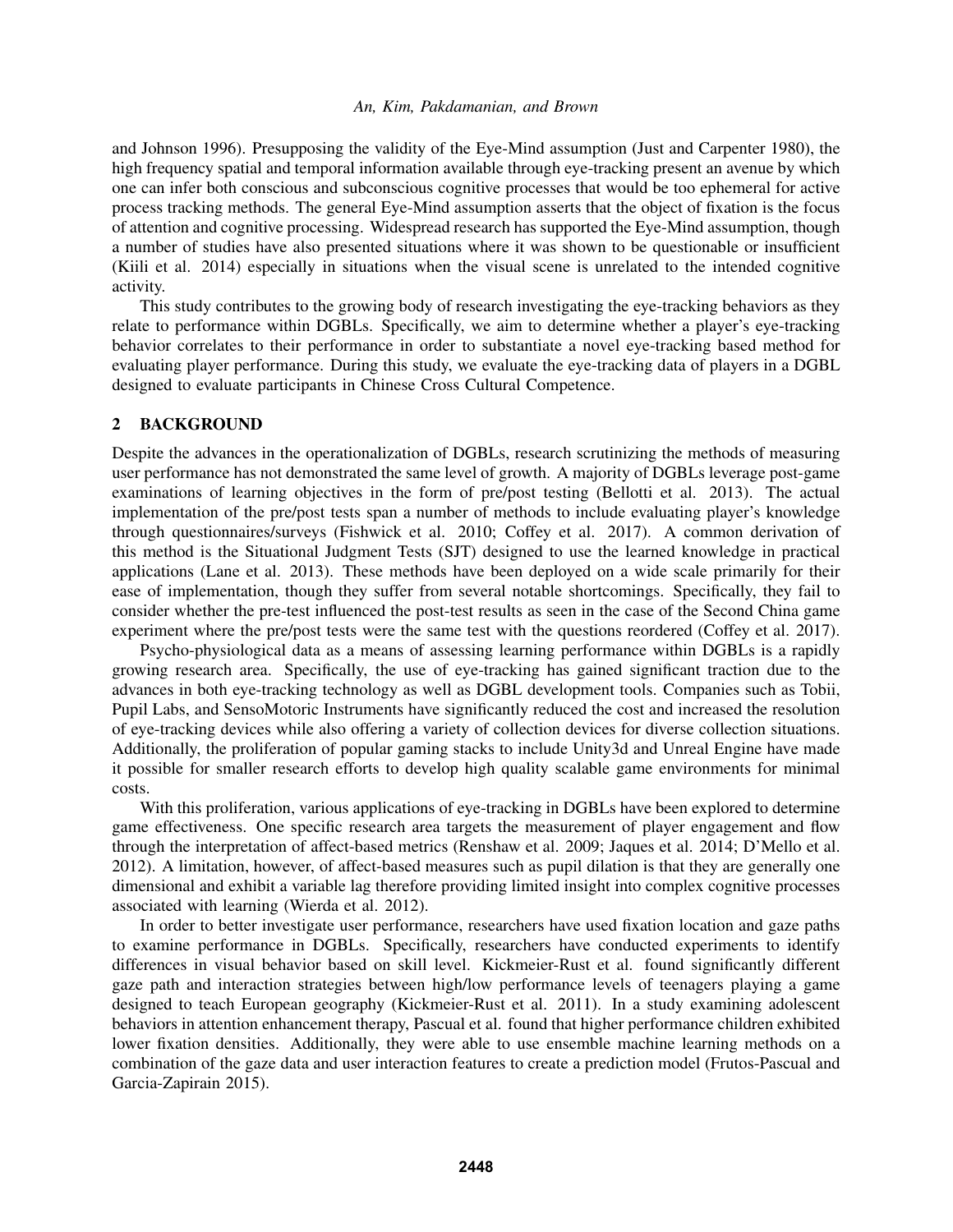More recently, researchers have begun to investigate the use of eye-tracking to understand the process and rate of learning through gaze metrics (Wu et al. 2014; Józsa and Hámornik 2011). Józsa et al. studied the possibility of assessing a learning curve through trends in the fixation duration and total visit duration between successive stimuli. The results, however, were mixed due to the variability of the stimuli (Józsa and Hámornik 2011).

The overall purpose of this research effort is to introduce and evaluate the efficacy of a novel eye-tracking measure of performance in social-interaction DGBL systems. In doing so, we contribute to the rapidly growing need for effective methods of measuring performance in DGBL systems.

#### 3 EYE-TRACKING MEASURE OF PERFORMANCE (ETMP)

Social Interaction-based serious games often have players interact with computer-driven avatars through finite dialogue trees. When a conversation commences, players are expected to sequentially select one of several dialogue options in order to progress through a conversation. In some cases, the dialogue options are either appropriate or inappropriate, but often, dialogue options have varying degrees of appropriateness scores which can have various impacts on the rapport that players can build with the non-player characters. In the latter case, there is an opportunity to leverage the range of appropriateness with visual attention in order to produce a weighted score of appropriateness as proposed below:

$$
Player_{Score} = \sum_{i=1}^{x} \sum_{j=1}^{y} s_{ij} f_{ij}
$$

where  $s_{ij}$  is the score of response option *j* in question *i*,  $f_{ij}$  is the fixation proportion on response option *j* relative to the other dialogue options in question *i*, *y* is the number of dialogue options in a conversation instance, and  $x$  is the total number of conversation instances in the conversation. By using fixation proportions instead of absolute fixation durations, the ETMP minimizes the impact of variable reading speeds of the participants. Research has shown a gaze bias in which people fixate on options with higher ratings of subjective preference (Glaholt and Reingold 2011; Shimojo et al. 2003). Assuming the validity of the previously mentioned Eye-Mind Theory (Just and Carpenter 1980) and gaze bias findings, this proposed formulation would conceptually evaluate both the appropriateness of a response as well as consider the mental schema the player uses to determine his or her response. It is important to note that this methodology only captures the overt movements of visual attention as measured through eye-tracking and makes no assumptions of the covert movements of attention that would not be observable through eye movements (Duchowski 2002). The gaze-based weighting of performance in this formulation results in higher scores for those players that spend more visual attention on the appropriate answers and lower scores for participants that dwell on less appropriate answers.

#### 4 RESEARCH QUESTIONS

In order to investigate the feasibility and viability of a gaze-based measure of performance, this study examines how users distribute their visual attention across multiple dialogue options to progress conversations with avatars within a serious game designed to evaluate Cross Cultural Competence in Chinese Culture. The specific research questions and related hypotheses are as follows:

RQ-1) How do users distribute their visual attention across dialogue options in social interaction serious games? Do they focus their attention on preferred options and less so on rejected options?

- $H_{1a}$ : The game participants will spend significantly more time fixating on selected answer choices than non-selected choices
- H1*b*: The higher-scoring participants will spend significantly more time fixating on culturally appropriate responses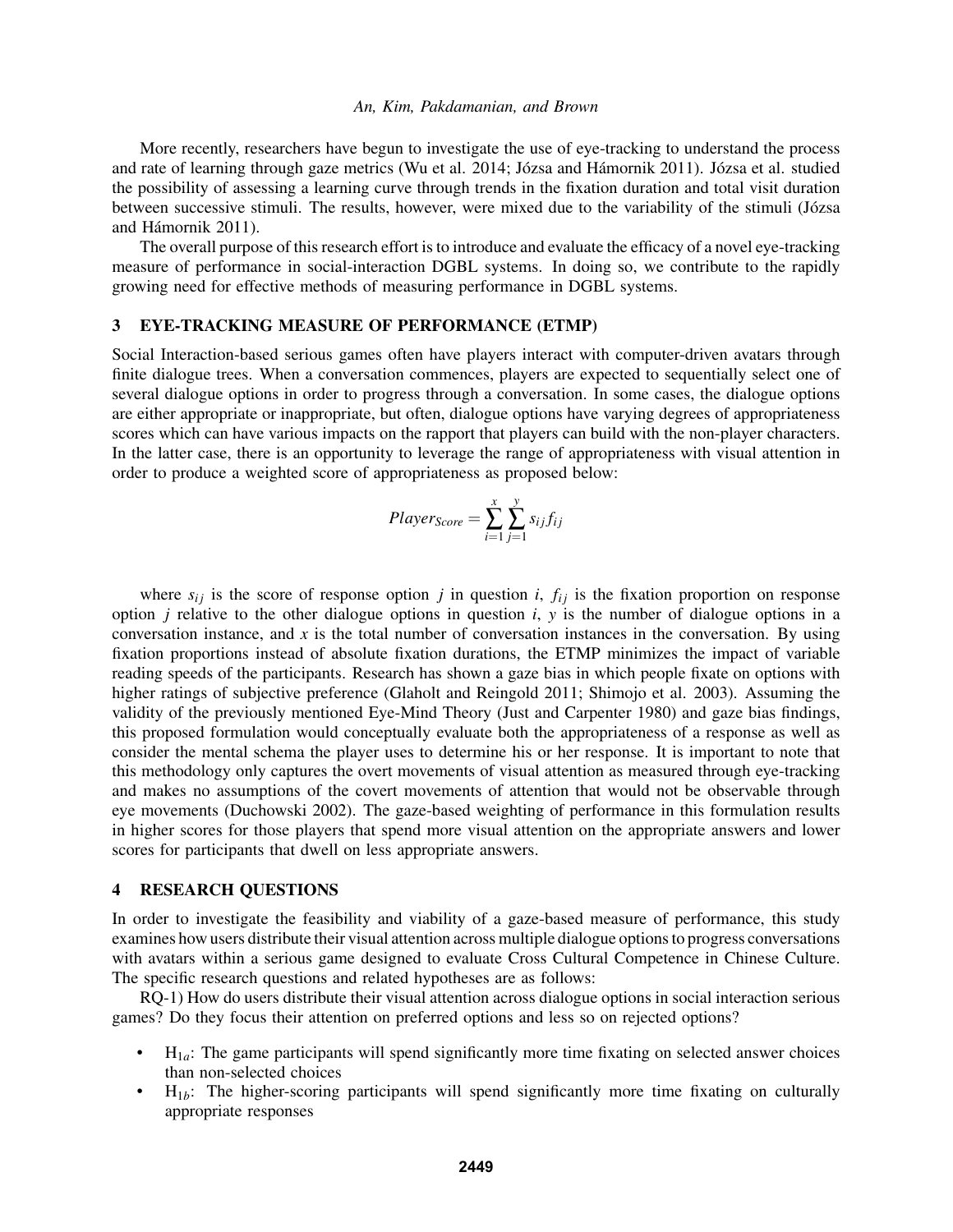• H1*c*: The advanced domain knowledge or metacognitive-ability participants will spend significantly more time fixating on higher-score responses

The intent of RQ-1 is to better understand the visual behavior of participants in a serious game designed to improve Cross Cultural Competence. Specifically, we investigate whether the visual behavior in this game is comparable to that of other research findings in both visual behavior in multiple choice environments and other DGBL systems.

RQ-2) Does the Eye-Tracking Measure of Performance correlate to other measures of performance? Does higher domain knowledge, gaze bias, or higher traditional game scoring correlate to higher scores in the ETMP?

- H2*a*: The game participants with advanced domain knowledge or metacognitive skill will score significantly higher in the ETMP than those participants with lower domain knowledge or less skilled.
- $\bullet$  H<sub>2*b*</sub>: The Participants who scored higher in the traditional game scoring will also score significantly higher in the ETMP.
- H2*c*: The participants who exhibited a gaze bias on their selected answer will score significantly higher in the ETMP.
- H2*d*: The participants who exhibited a gaze bias on appropriate answers will score significantly higher in the ETMP.

The intent of RQ-2 is to provide initial validation to the ETMP through correlation to other indicators of performance whether they be in-game measurements or independent measures of Cross-Cultural Competence (3C). 3C continues to be an active area of research without a clear consensus on a 3C theoretical construct (Chiu et al. 2013). Though we discovered numerous 3C constructs and inventories in our review of the literature, we chose the Cultural Intelligence (CQ) inventory to assess an individual's 3C given promising results in recent independent validation efforts (Van Dyne et al. 2008; Matsumoto and Hwang 2013).

# 5 QUASI-EXPERIMENTAL DESIGN

In an effort to operationalize and validate the ETMP, we conducted an experiment with a DGBL system. The following section describes the quasi-experimental design, setup and analysis approach of the experiment (Cook et al. 2002).

# 5.1 Participants and Design

25 participants (40% male; M*age*=20.67; SD*age*=1.80) were recruited from the University of Virginia to participate in the experiment. All of the recruited participants were students in the Chinese Language Department. Each student was administered the Cultural Intelligence (CQ) Inventory to gauge self-reported 3C. 6 of the 25 participated in the study exceeded our 25% eye-tracking data loss threshold and thus had to be excluded from the analysis of the results resulting in a sample size of 19.

# 5.2 Materials and Measures

The stimulus in this experiment is a custom developed first-person serious game placed in a Chinese university called the Chinese Cultural Dimension Training System (CCDTS) (Bayer et al. 2017). In the game, the user is expected to collaborate with familiar and unfamiliar Chinese students and professors while working on a group project. As the story continues, users engage in various conversations concerning politics, cultural habits, and stereotypes concluding with the player coordinating meeting times with a fellow student and visiting office hours to clarify questions with the professor. The game begins with an initial in-game training segment which introduces the storyline, allows the user to become accustomed to the game controls, and provides specific instruction to Chinese culture. It is then followed by two evaluation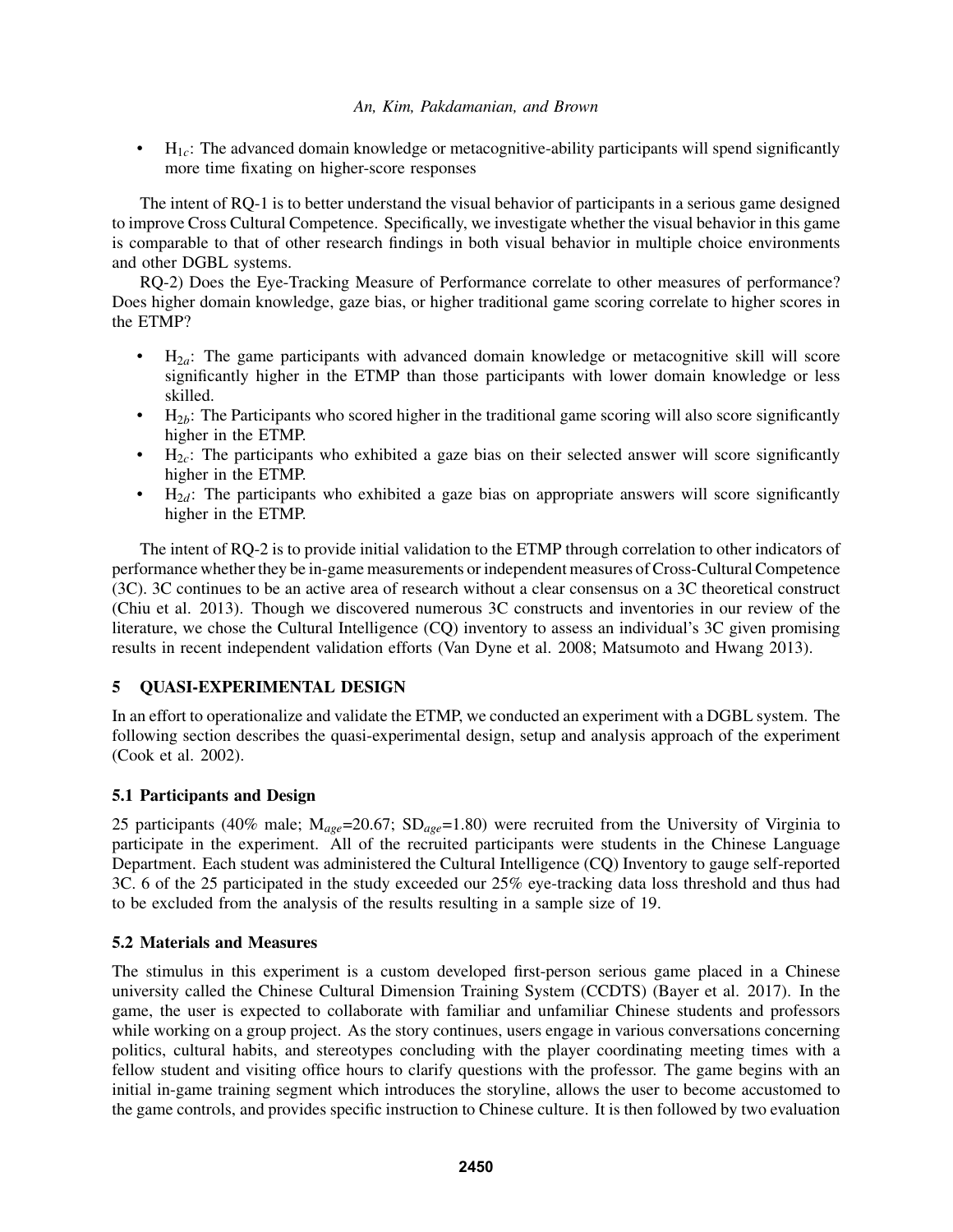scenes called *Library* and *Office Hours*. In order to adapt the CCDTS to collect eye-tracking data, the bounding areas of each dialogue response had to be enlarged and had preset as Areas-of-Interest within the Tobii Pro Studio eye-tracking software.

#### 5.2.1 Scene Descriptions

In the *Library* scene, the player must engage with a fellow student about the group project details and coordinate meeting times. In the *Office Hours* scene, the player engages with a professor during Office Hours to get formal feedback and recommendations about their group project.

#### 5.2.2 In-Game Scoring

During the development of the game, it was necessary to score and validate the cultural appropriateness of specific dialogue responses by means of interrater reliability. For this purpose Chinese cultural experts were recruited from the Chinese language department. The raters were asked to rate each response on a likert scale of 1 to 5 with 1 being the least appropriate and 5 being the most appropriate. The ratings determined the explicit scores associated with each response. This score was used to measure the player's performance as this experiment was not designed for a pre-test to target learning gains. The CQ inventory administered pre-stimulus, however, allowed us to investigate any pre-game cultural competency. A more detailed discussion of the scoring methodology is described by Bayer et al. (2017).

Given this rating system, a response with a score of either 4 or 5 was considered to be an appropriate score. Additionally, if an interaction did not have a response scored as a 4 or 5, only the highest scored response in that interaction was considered as a 'appropriate score' in determining the total fixation durations.

#### 5.3 Apparatus

The stimulus was presented on a 33-in screen with a pixel resolution of 2560 by 1440. The CCDTS was played through an executable Unity file and eye-tracking data was recorded using Tobii Pro Studio V1.1. During testing, participants were seated approximately 65 cm away from the screen. The vertical placement of the screen was adjusted such that the center of the screen was at eye level of each participant. Eye-tracking data was collected using the Tobii X3 120, a screen-mounted collection system. The system was calibrated for each participant using the Tobii Pro Studio animated 8 point calibration system. Calibration accuracy was recorded to be within 0.6° of visual angle for both axes of all participants.

# 5.4 Procedure

Students were individually tested. Initially they were administered a demographic survey followed by the CQ Inventory. The CQ Inventory was used as a means to assess a players pre-game cross-cultural competence as a possible predictor of the ETMP. They were then calibrated to the eye-tracking apparatus within the tolerance of the eye-tracker and the CCDTS was initiated. The first scene in the game was a basic tutorial to teach participants how to navigate the interface and play the game. Once the tutorial was completed, the participant immediately entered the real game environment in which they interacted with non-player characters using the multiple choice style dialogue system common to modern video games. This test flow is depicted in Fig 1. Following the completion of the game, a short after-action interview was conducted with the participant to attain any feedback about the game experience. The information collected from these interviews are not reported in this publication.

#### 5.5 Data Collection & Analysis

Prior to analyzing the data, the fixation durations on specific areas of interest (AOI) had to be processed from the collected gaze data. Since each interaction presented a series of responses for the participant to evaluate, the container around each of the responses was considered an AOI. All fixations within the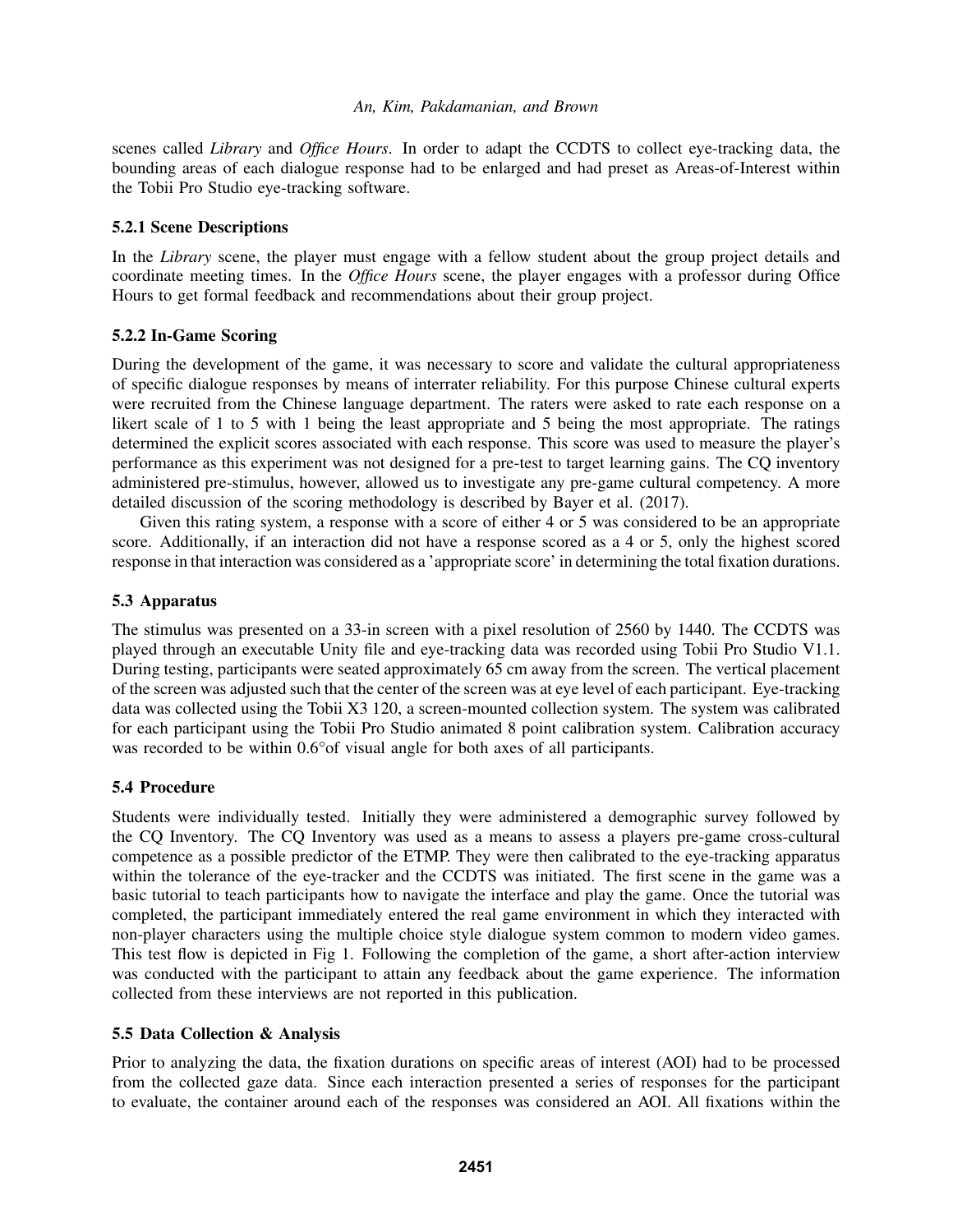

Figure 1: Experimental Design.

container were aggregated to determine the total fixation duration in any particular response AOI.Since each participant was exposed to different interactions based on their response choices, few participants saw the same sequence or set of interactions.

Additionally, each interaction had varying numbers of response choices meaning that the total fixation times for any particular interaction was expected to vary significantly since participants would presumably require more time to consider more responses. In order to account for the variability between subjects, *percentage of fixation duration* was calculated for each interaction (Tsai et al. 2012).

The primary methods used to test each of the hypotheses were paired t-test and multiple linear regression.

#### 6 RESULTS

This section organizes the results by each hypothesis.

#### 6.1 H1*a*: Participants will Spend Significantly More Time Fixating on Selected Answer Choices than Non-Selected Choices

To examine this hypothesis, four Bonferroni-adjusted post-hoc paired t-tests were conducted on the percentage of fixation duration. The first paired t-test conducted compared the percentage of fixation duration on the selected options and the combined fixation duration percentage of non chosen options. The second paired t-test conducted compared the percentage of fixation duration on the selected option and the average percentage of non chosen options. This set of paired t-tests was individually conducted on the data of each scene.

The paired t-test for the Library scene comparing the percentage of fixation duration on selected options( $M=0.2246$ ,  $SD=0.06645$ ) and the combined duration percentage( $M=0.3117$ ,  $SD=0.1055$ ) was significantly different( $t$ =-4.2552,  $df$ =18,  $p$ =0.00048). The paired t-test for the Libary scene comparing the percentage of fixation duration on selected options(*M*=0.2426, *SD*=0.06645) and the average duration percentage( $M=0.1232$ ,  $SD=0.084$ ) was significantly different( $t=7.4842$ ,  $df=18$ ,  $p=6.247e-07$ ).

The paired t-test for the Office Hours scene comparing the percentage of fixation duration on selected options(*M*=0.1985, *SD*=0.054) and the combined duration percentage(*M*=0.4224, *SD*=0.108) was significantly different(*t*=-7.613, *df* =18, *p*=4.929e-07). The paired t-test for the Office Hours scene comparing the percentage of fixation duration on selected options(*M*=0.1985, *SD*=0.054) and the average duration percentage(*M*=0.12315, *SD*=0.0298) was significantly different(*t*=4.9635, *df* =18, *p*=0.0001005).

These results indicate that participants generally spent more time fixating on selected options than any other option.

#### 6.2  $H_{1b}$ : Higher scoring participants will spend significantly more time fixating on culturally appropriate responses

In general, participants spent more time fixating on the correct options(*MLibrary*=0.340, *MO f ficeHours*=0.346) rather than incorrect options( $M_{Library}=0.196$ ,  $M_{OfficeHours}=0.275$ ).

H1*<sup>b</sup>* was analyzed through linear regression employing the average Total Fixation on high scores as the dependent variable and the game score as the independent variable. The average Total Fixation on high scores as defined previously was calculated by summing the fixations on high scores for a participant and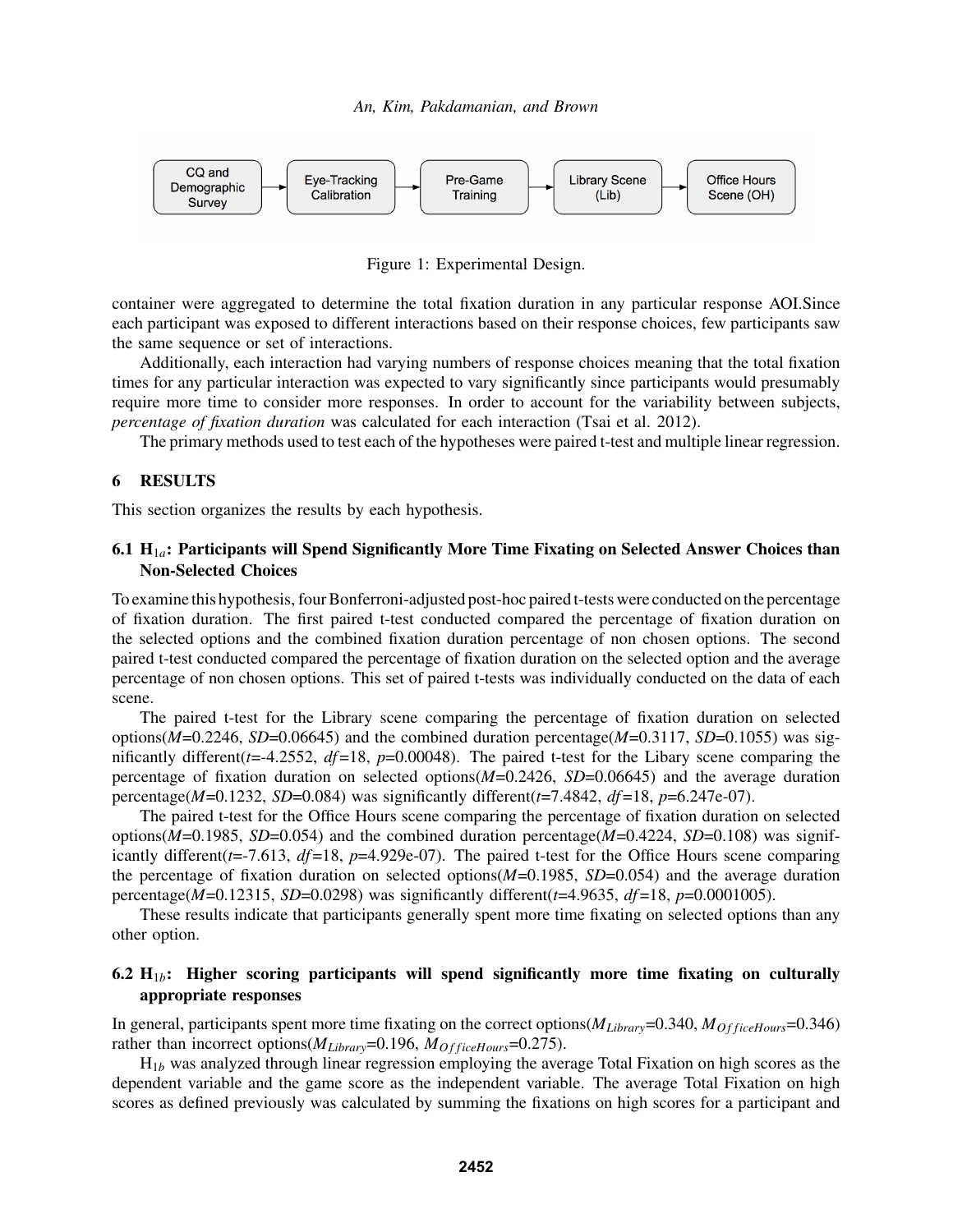dividing by the number of interactions the participant was exposed to throughout the game play labelled in the model as "App Fix Lib" and "App Fix OH" in Table 1. This analysis was performed separately on the Library scene and the Office Hours scene.

The Library scene model did not show the Game Score as being a significant predictor for the average Total Fixation on high scores. The Office Hours scene did show the Game Score as being a significant predictor for the average Total Fixation on high scores. The positive coefficient in this model indicates that higher game scores in the Office Hours scene were correlated to higher fixation duration percentages on high score responses.

|                                 | Dependent variable: |                     |  |
|---------------------------------|---------------------|---------------------|--|
|                                 | App_Fix_Lib         | App_Fix_OH          |  |
| Game Score Lib                  | 0.006(0.007)        |                     |  |
| Game_Score_OH                   |                     | $0.008**$ (0.004)   |  |
| Constant                        | 0.202(0.163)        | 0.166(0.081)        |  |
| <b>Observations</b>             | 19                  | 19                  |  |
| Adjusted $R^2$                  | $-0.015$            | 0.186               |  |
| Residual Std. Error $(df = 17)$ | 0.101               | 0.063               |  |
| F Statistic (df = 1; 17)        | 0.738               | 5.118**             |  |
| Note:                           |                     | **p<0.05; ***p<0.01 |  |

Table 1: Regression Analysis for H<sub>1b</sub>.

# 6.3 H1*c*: The Participants with Advanced Domain Knowledge or Metacognitive Ability will Spend Significantly More Time Fixating on Higher-Score Responses

For the purposes of this hypothesis, higher domain knowledge and metacognitive ability are characterized by a participant's CQ score. Specifically, domain knowledge is captured by the Cognitive factor of CQ and metacognitive ability is captured by the Metacognitive factor of CQ. Based on a regression analysis where the dependent variable was the total Average fixation duration percentage on appropriate answers, both CQ factors were not shown to be significant as shown in Table 2. Additionally, we analyzed the data to determine if the fixation duration percentage on inappropriate responses was correlated to the CQ factors, but this also did not produce statistically significant factors as shown in Table 2.

# 6.4 H<sub>2a</sub>: The Participants with Advanced Domain Knowledge or Metacognitive Skill Will Score Significantly Higher on the ETMP than those Participants with Lower Domain Knowledge.

Again, domain knowledge and metacognitive skill were characterized by the specific CQ components described in H<sub>1c</sub>. Not surprisingly, the Metacognitive and Cognitive component of CQ were not significant factors in both the Library and the Office Hours scene regression analysis as shown in Table 3. When an Aikeke Information Criterion (AIC) based Stepwise regression was conducted, the CQ factors were eliminated (Akaike 1974).

# 6.5 H<sub>2b</sub>: The participants who scored higher in the traditional game scoring will also score significantly higher on the ETMP.

As hypothesized, participants' game scores in traditional scoring as described as "Game Score Lib"(*t*=2.884, *df* =12, *p*=0.01374) and "Game Score OH"(*t*=8.832, *df* =12, *p*=1.35e-06) in Table 3 were positively correlated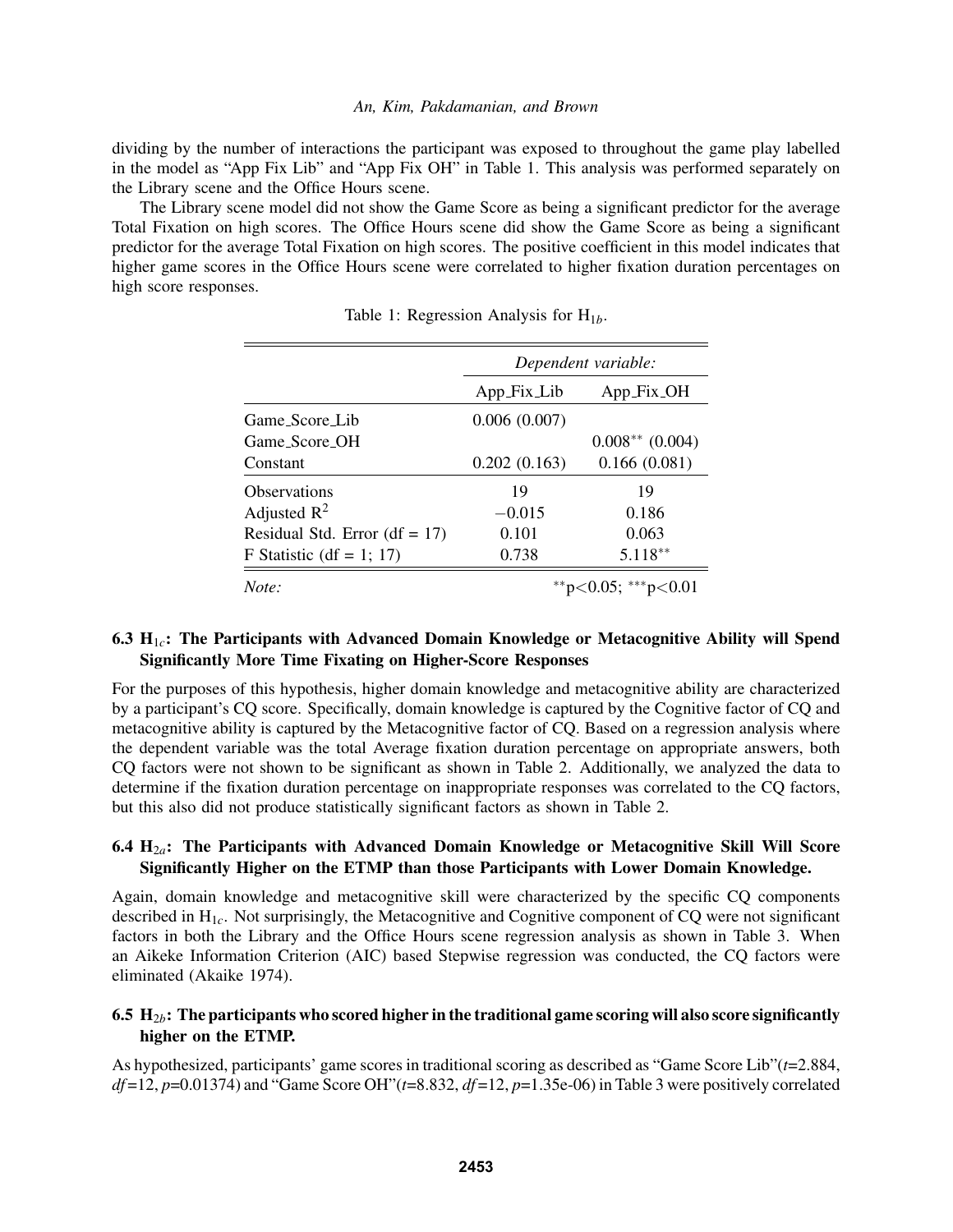|                                 | Dependent variable: |                    |                 |                   |
|---------------------------------|---------------------|--------------------|-----------------|-------------------|
|                                 | $App\_Fix\_Lib$     | App_Fix_OH         | Inapp_Fix_Lib   | Inapp_Fix_OH      |
| CQ_Metacognitive                | 0.006(0.035)        | $-0.010(0.024)$    | $-0.014(0.028)$ | $-0.022(0.023)$   |
| CQ_Cognitive                    | $-0.018(0.032)$     | 0.026(0.022)       | 0.002(0.026)    | $-0.001(0.021)$   |
| Constant                        | $0.400^*$ (0.201)   | $0.266*$ $(0.136)$ | 0.262(0.160)    | $0.405***(0.134)$ |
| <b>Observations</b>             | 19                  | 19                 | 19              | 19                |
| $R^2$                           | 0.018               | 0.082              | 0.016           | 0.068             |
| Adjusted $\mathbb{R}^2$         | $-0.104$            | $-0.032$           | $-0.106$        | $-0.048$          |
| Residual Std. Error $(df = 16)$ | 0.106               | 0.071              | 0.084           | 0.070             |
| F Statistic (df = 2; 16)        | 0.149               | 0.718              | 0.134           | 0.585             |

Table 2: Regression Results for H1*<sup>c</sup>* for Appropriate and Inappropriate Fixation Duration Percentage.

# *Note:*  $*_{p<0.1}$ ;  $*_{p<0.05}$ ;  $*_{p<0.01}$

with the ETMP of both the Library and Office Hours scenes. The AIC-based Stepwise Regression also preserved these factors.

# 6.6 H2*c*: The Participants Who Exhibited a Gaze Bias on their Selected Answers Will Score Significantly Higher on the ETMP.

Participants who exhibited higher fixation duration percentages on their selected answers scored higher on the ETMP. The factor "Avg answer fixation Lib" $(t=2.884, df=12, p=0.01374)$  as shown in Table 3 represented the fixation duration percentage on selected answers for the Library scene. The factor "Avg answer fixation OH"(*t*=3.048, *df* =12, *p*=0.01034) as shown in Table 3 represented the fixation duration percentage on selected answers for the Office Hours scene.

Additionally, the fixation duration percentage on the non-selected answers was also analyzed in the same model as described above. As seen in Table 3 the variables "Avg nonanswer fixation Lib"(*t*=3.247, *df*=12, *p*=0.00699) and the "Avg nonanswer fixation OH"( $t=4.291$ ,  $df=12$ ,  $p=0.00105$ ) were also found to be significant.

# 6.7 H2*d*: The Participants Who Exhibited a Gaze Bias on Appropriate Answers will Score Significantly Higher on the ETMP.

Participants who exhibited high fixation duration percentages on appropriate answers as defined in the results of  $H_{1b}$  also resulted in higher ETMP scores as characterized by "Appropriate Fix Lib" ( $t=1.846$ , *df* =12, *p*=0.08967) and "Appropriate Fix OH"(*t*=2.447, *df* =12, *p*=0.03076) in Table 3. Of these findings, "Appropriate Fix Lib" was found to be significant at the  $p<0.1$  level which indicates a weak correlation and should be further investigated with a larger sample size experiment.

#### 7 DISCUSSION

The findings from this study are organized by the research questions previously described.

The first research question investigates general visual behaviors with respect to social interaction serious games like the CCDTS. We found that participants did, in fact, fixate more on their selections rather than the non-selected choices. This is consistent with various other studies that found longer fixation durations on selected options in multiple-choice based evaluation systems (Tsai et al. 2012; Hegarty et al. 1992). It is important to highlight, however, the large standard deviations of these results which may be an artifact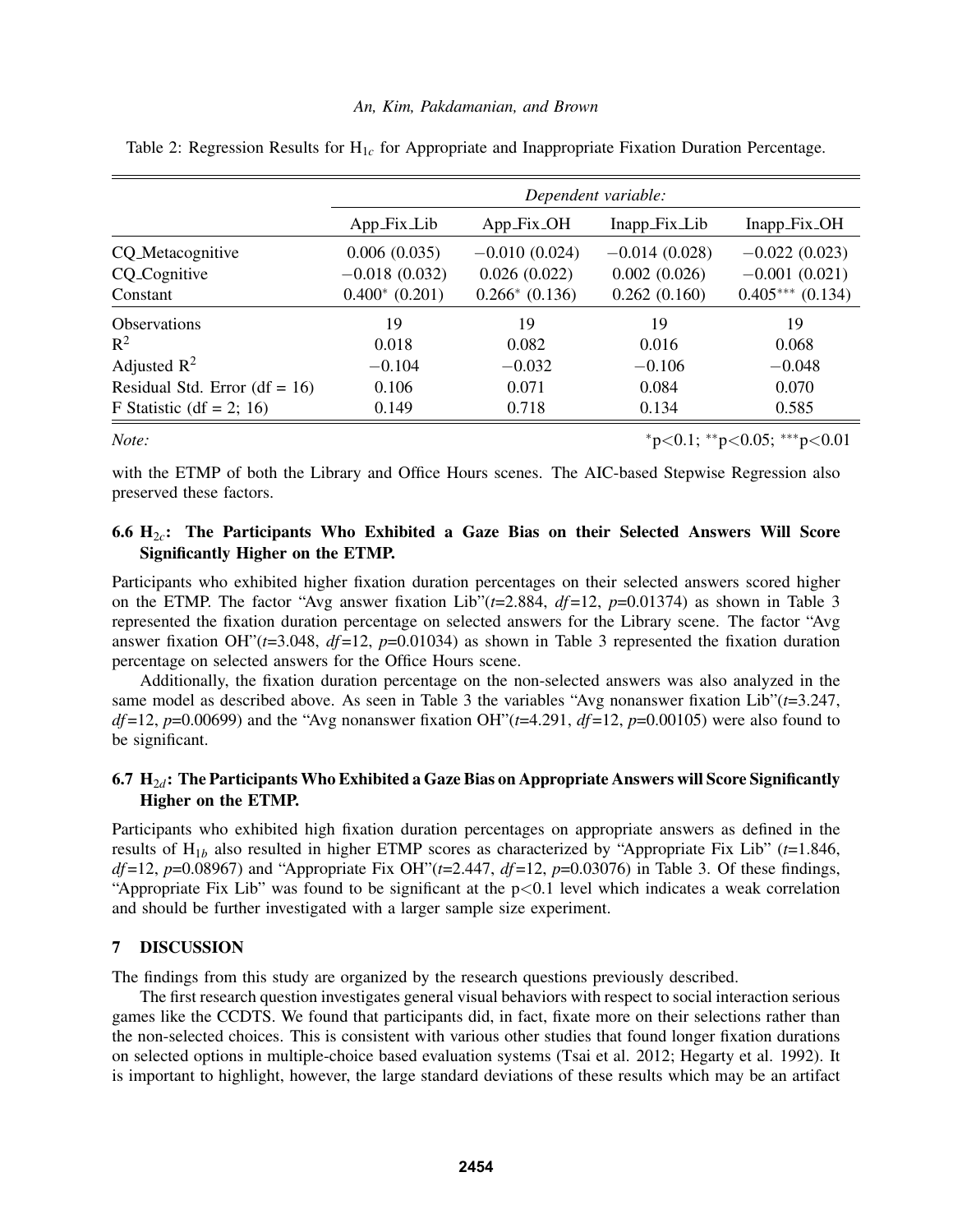of the varying numbers of responses for each set of dialogue options. This warrants future experiments with consistent quantities of options per interaction to investigate this hypothesis.

|                         | Dependent variable:   |                      |                          |                      |
|-------------------------|-----------------------|----------------------|--------------------------|----------------------|
|                         | <b>ETMP</b> Library   |                      | <b>ETMP Office Hours</b> |                      |
|                         | Original              | Stepwise-AIC         | Original                 | Stepwise-AIC         |
| CQ_Metacognitive        | $-0.217(0.345)$       |                      | $-0.192(0.178)$          |                      |
| CQ_Cognitive            | 0.005(0.327)          |                      | 0.179(0.167)             |                      |
| Avg_answer_fix_Lib      | $10.043*$ (5.525)     | $10.406*$ (5.062)    |                          |                      |
| Avg_nonanswer_fix_Lib   | $14.869***$ $(4.579)$ | $15.202***$ (4.273)  |                          |                      |
| App_Fix_Lib             | $9.612*(5.207)$       | $9.208*$ (4.868)     |                          |                      |
| Game_Score_Lib          | $0.252**$ (0.088)     | $0.248***$ $(0.082)$ |                          |                      |
| Avg_answer_fix_OH       |                       |                      | $12.597**$ (4.133)       | $11.712**$ (4.014)   |
| Avg_nonanswer_fix_OH    |                       |                      | $8.743***$ (2.037)       | $8.699***$ (1.937)   |
| $App\_Fix\_OH$          |                       |                      | $9.816**$ (4.011)        | $10.817**$ (3.831)   |
| Game_Score_OH           |                       |                      | $0.316***(0.036)$        | $0.315***$ $(0.034)$ |
| Constant                | $-4.158(2.630)$       | $-5.283***$ (1.674)  | $-5.280***$ (1.252)      | $-5.547***$ (0.823)  |
| <b>Observations</b>     | 19                    | 19                   | 19                       | 19                   |
| Adjusted $\mathbb{R}^2$ | 0.904                 | 0.914                | 0.962                    | 0.963                |
| Residual Std. Error     | $1.024$ (df = 12)     | $0.966$ (df = 14)    | $0.507$ (df = 12)        | $0.502$ (df = 14)    |
| <b>F</b> Statistic      | 29.234***             | 49.098***            | $77.420***$              | 118.384***           |
| Degrees of Freedom      | $(df = 6; 12)$        | $(df = 4; 14)$       | $(df = 6; 12)$           | $(df = 4; 14)$       |

|  |  | Table 3: Regression Analysis for Library and Office Hours ETMP. |
|--|--|-----------------------------------------------------------------|
|  |  |                                                                 |

*Note:*  $*_{p} < 0.1; *_{p} < 0.05; *^{*}_{p} < 0.01$ 

Additionally, we found a positive correlation between higher scoring participants and fixation duration on the more appropriate options in the Office Hours scene but not the Library scene. An explanation of this may be that the the Library scene was played prior to the Office Hours scene and, therefore, the user was visually calibrating his behavior resulting in more varied visual patterns. Assuming the Eye-Mind Theory, we interpret this result as being that higher scoring participants spent more time considering more appropriate answer options (Just and Carpenter 1980) and less time considering less appropriate responses. That being the case, we postulate that concentrated visual and mental focus on appropriate responses rather than less appropriate responses more concretely indicates higher cultural competency. This then sets the foundation for the validation of the ETMP.

Our analysis did not show significant correlation between our measures of domain knowledge or metacognition represented by Cultural Intelligence and fixation on appropriate answers. Though this measure has shown promise in various independent studies, the validation of this measure continues to be an active area of research and this finding motivates future experiments with other 3C constructs that have also shown potential(Chiu et al. 2013; Matsumoto and Hwang 2013).

With respect to the second research question exploring the validity of the ETMP as a measure of game performance, we found significant correlation between the ETMP and the other performance-related factors considered. Specifically, the linear regression models in Table 3 revealed significant correlations to how much of their relative attention was focused on the selected and non-selected options listed as "Avg answer fixation" and "Avg nonanswer fixation", respectively. This specific finding possibly indicates that the ETMP takes into account the validity of the Eye-Mind Theory (Just and Carpenter 1980). Additionally, we also found a correlation between the ETMP and fixation on the appropriate answers in the game as indicated by the "Appropriate Fix" factor. This can be interpreted to mean that the ETMP also considers the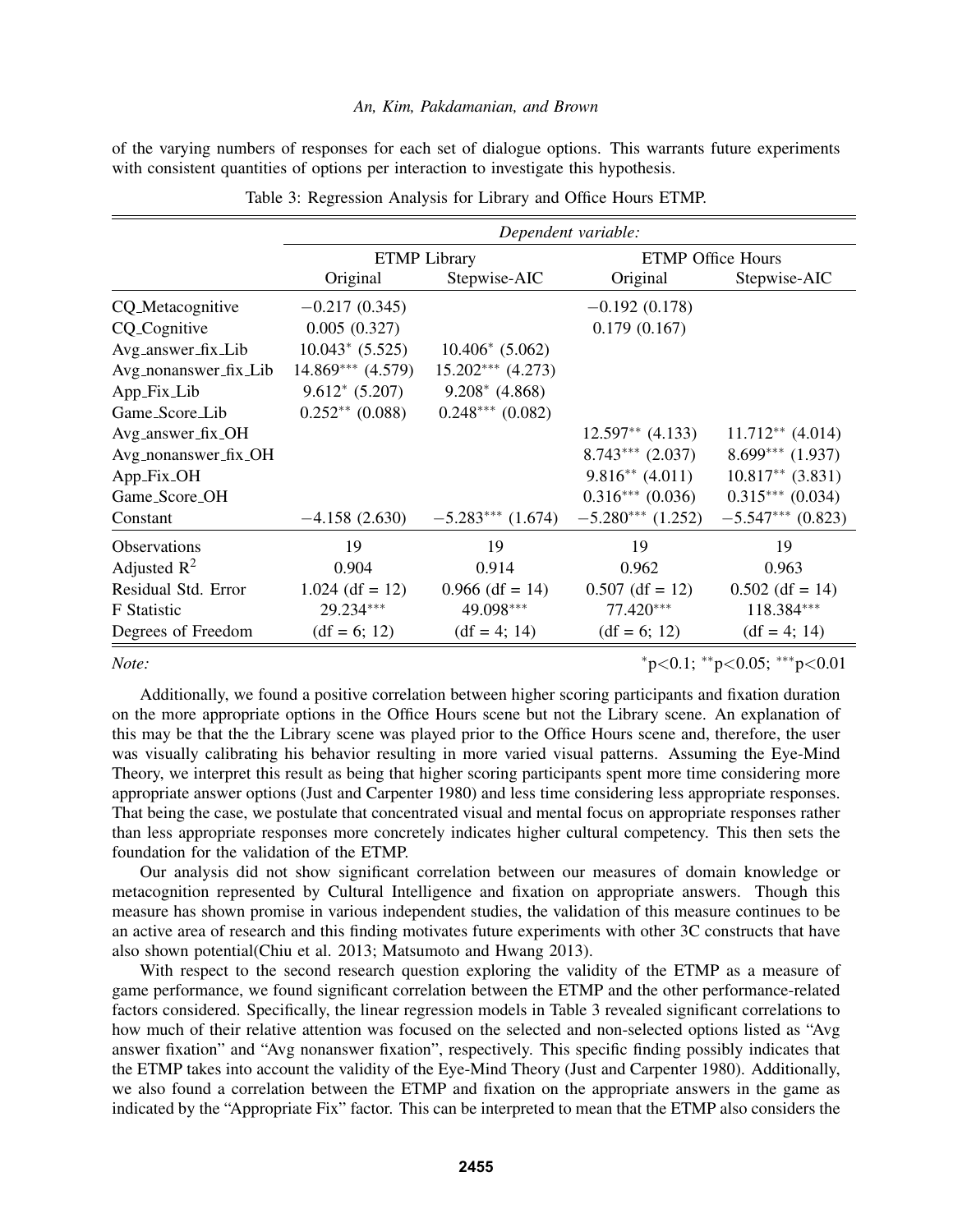accuracy of the mental schema that a player uses to determine his or her response though this interpretation is not entirely definitive. We also considered the possibility that rather this correlation may have occurred due to the low-score options being obviously socially unacceptable and easy to discard from consideration. This would then mean that the correct fixation was due in part to an understanding of general social norms rather than cultural competency. A targeted experiment with dialogue option sets that were more closely clustered in terms of appropriateness could resolve this interpretation. Finally, the ETMP was found to be strongly correlated to the player's explicit game score which we interpret as being that the players' explicit performances were likely attributable to cultural proficiency.

# 8 LIMITATIONS

The CCDTS dialogue structures were meant to facilitate a multitude of conversation tracks depending on the responses selected by the participants. Though this feature is ideal when considering realistic gameplay, it added complexity to the data structures and subsequently limited the sequential analysis that could be conducted since each player experienced different branches of the dialogue trees. For this reason, we were only able to effectively analyze the aggregated visual behavior metrics of each participant though we believe that a sequential analysis would provide insight into the specific metacognitive strategies employed by participants as well as performance improvement rates.

Also, despite instructions to maintain visual focus in the viewing area of the computer screen, several participants were observed consistently looking outside the limitations of the eye-tracker resulting in larger than expected track losses. Future experiments may warrant head-mounted devices in order to maintain tracking throughout the experiment.

Additionally, given the construct of a linear storyline of the game it was impossible to introduce the two scenes in varying orders. As such it is plausible that there may exist some findings that are dependent on the scene such as the correlation to the appropriate responses as observed in Hypothesis  $H_{1b}$ . Future experiments could involve the development of games that were not dependent on this sequencing in order to isolate the results from scene order.

Finally, the stimuli used in this game and the experimental design were dependent upon the game construct. Specifically, the CCDTS was designed as a DGBL to teach and assess cross cultural competence to individuals with a baseline knowledge of the Mandarin language and Chinese culture and, as such, limited the available participant pool. Future experiments should target DGBL systems that allow for a broader range of participants to be able to generalize the findings beyond the specific application presented in this study.

#### 9 CONCLUSION

In summary, this study introduces a novel eye-tracking measure of performance in social interaction serious games. We present a unique methodology by which players of DGBL systems can be assessed for not only their explicit in-game responses, but also consider the mental schema used to determine the selected response. This study also presents the results of an experiment whereby the ETMP was found to be correlated to gaze-behaviors indicative of specific cognitive processes and traditional measures of in-game performance. These findings contribute to the initial validation of the ETMP and motivate further research of the ETMP in other DGBL domains.

#### **REFERENCES**

Adkins, S. S. 2017. "The 2017-2022 Global Game-based Learning Market". Technical report, Serious Play Conference 2017, Manassas, VA.

Akaike, H. 1974. "A New Look at the Statistical Model Identification". *IEEE Transactions on Automatic Control* 19(6):716–723.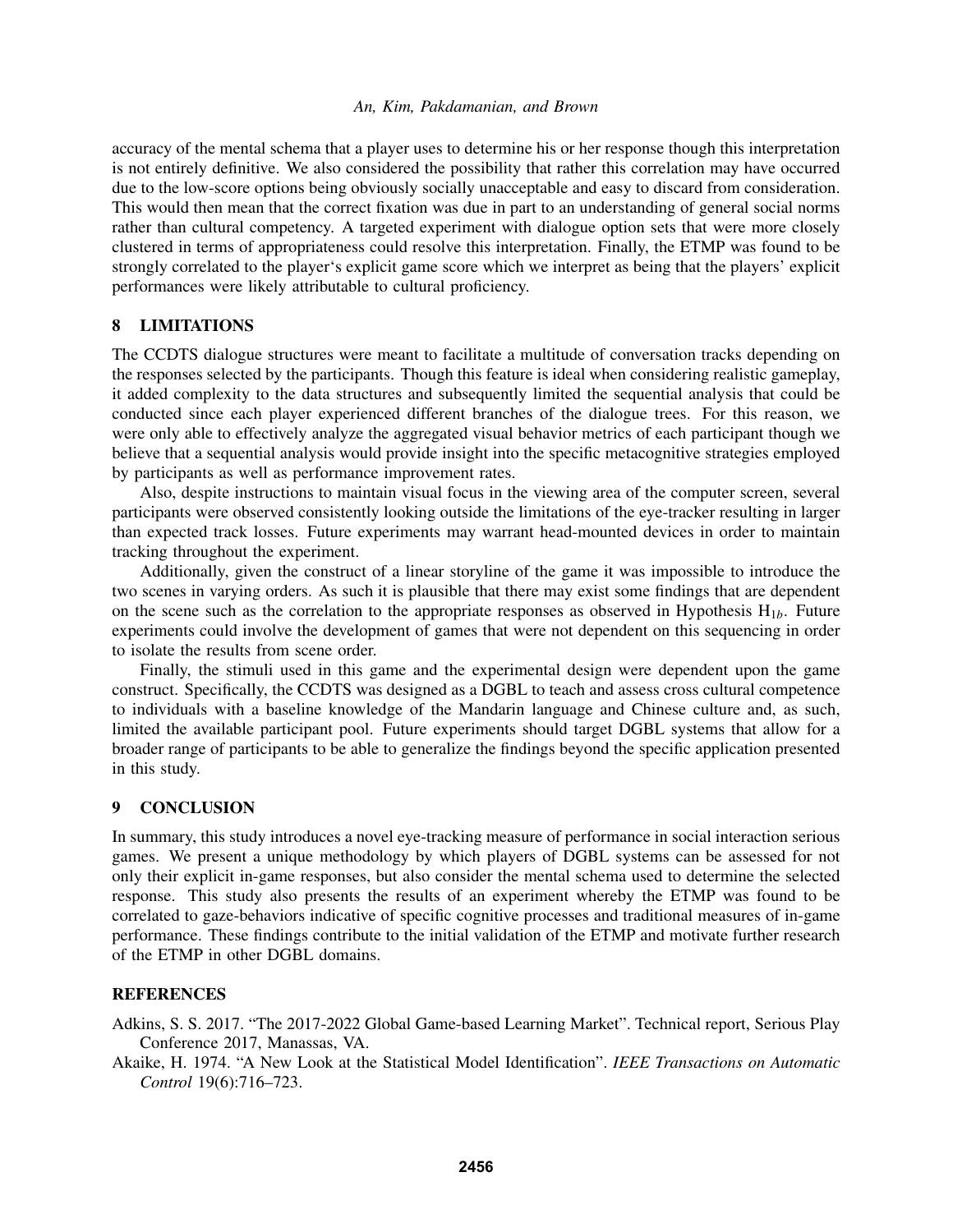- Bayer, C., J. Jellá, A. Kapoor, R. Matts, H. Murdoch, H. Woodruff, B. An, S. Guerlain, and D. Brown. 2017. "The SIMPLE Methodology for Developing and Evaluating Cross-Cultural Virtual Training Systems SIEDS 2017". In *Systems and Information Engineering Design Symposium (SIEDS), 2017*, 289–293. IEEE.
- Bellotti, F., B. Kapralos, K. Lee, P. Moreno-Ger, and R. Berta. 2013. "Assessment In and Of Serious Games: An Overview". *Advances in Human-Computer Interaction* 2013:1.
- Bulling, A., J. A.Ward, H. Gellersen, and G. Troster. 2011. "Eye Movement Analysis for Activity Recognition Using Electrooculography". *IEEE transactions on pattern analysis and machine intelligence* 33(4):741– 753.
- Chiu, C.-Y., W. J. Lonner, D. Matsumoto, and C. Ward. 2013. "Cross-Cultural Competence: Theory, Research, and Application".
- Coffey, A. J., R. Kamhawi, P. Fishwick, and J. Henderson. 2017. "The efficacy of an immersive 3D virtual versus 2D web environment in intercultural sensitivity acquisition". *Educational Technology Research and Development* 65(2):455–479.
- Connolly, T. M., E. A. Boyle, E. MacArthur, T. Hainey, and J. M. Boyle. 2012. "A Systematic Literature Review of Empirical Evidence on Computer Games and Serious Games". *Computers & Education* 59(2):661–686.
- Cook, T. D., D. T. Campbell, and W. Shadish. 2002. *Experimental and Quasi-Experimental Designs for Generalized Causal Inference*. 2nd ed. Houghton Mifflin Boston.
- Courtemanche, F., E. Aïmeur, A. Dufresne, M. Najjar, and F. Mpondo. 2011. "Activity Recognition Using Eye-Gaze Movements and Traditional Interactions". *Interacting with Computers* 23(3):202–213.
- D'Mello, S., A. Olney, C. Williams, and P. Hays. 2012. "Gaze Tutor: A Gaze-Reactive Intelligent Tutoring System". *International Journal of human-computer studies* 70(5):377–398.
- Duchowski, A. T. 2002. "A Breadth-First Survey of Eye-Tracking Applications". *Behavior Research Methods, Instruments, & Computers* 34(4):455–470.
- Fishwick, P. A., A. J. Coffey, R. Kamhawi, and J. Henderson. 2010. "An Experimental Design and Preliminary Results for a Cultural Training System Simulation". In *In the Proceedings of the 2010 Winter Simulation Conference (WSC)*, edited by B.Johannson et al., 799–810, Piscataway, New Jersey:IEEE.
- Frutos-Pascual, M., and B. Garcia-Zapirain. 2015. "Assessing Visual Attention using Eye Tracking Sensors in Intelligent Cognitive Therapies based on Serious Games". *Sensors* 15(5):11092–11117.
- Glaholt, M. G., and E. M. Reingold. 2011. "Eye Movement Monitoring as a Process Tracing Methodology in Decision Making Research.". *Journal of Neuroscience, Psychology, and Economics* 4(2):125.
- Hegarty, M., R. E. Mayer, and C. E. Green. 1992. "Comprehension of Arithmetic Word Problems: Evidence from Students' Eye Fixations.". *Journal of Educational Psychology* 84(1):76.
- Jaques, N., C. Conati, J. M. Harley, and R. Azevedo. 2014. "Predicting affect from gaze data during interaction with an intelligent tutoring system". In *International Conference on Intelligent Tutoring Systems*, 29–38. Springer.
- Józsa, E., and B. Hámornik. 2011. "Find the Difference!: Eye Tracking Study on Information Seeking Behavior Using an Online Game".
- Just, M. A., and P. A. Carpenter. 1980. "A Theory of Reading: From Eye Fixations to Comprehension.". *Psychological review* 87(4):329.
- Kickmeier-Rust, M. D., E. Hillemann, and D. Albert. 2011. "Tracking the UFOs paths: Using Eye-Tracking for the Evaluation of Serious Games". In *International Conference on Virtual and Mixed Reality*, 315–324. Springer.
- Kiili, K., H. Ketamo, and M. D. Kickmeier-Rust. 2014. "Evaluating the Usefulness of Eye Tracking in Game-based Learning". *International Journal of Serious Games* 1(2).
- Lane, H. C., M. J. Hays, M. G. Core, and D. Auerbach. 2013. "Learning Intercultural Communication Skills with Virtual Humans: Feedback and Fidelity.". *Journal of Educational Psychology* 105(4):1026.